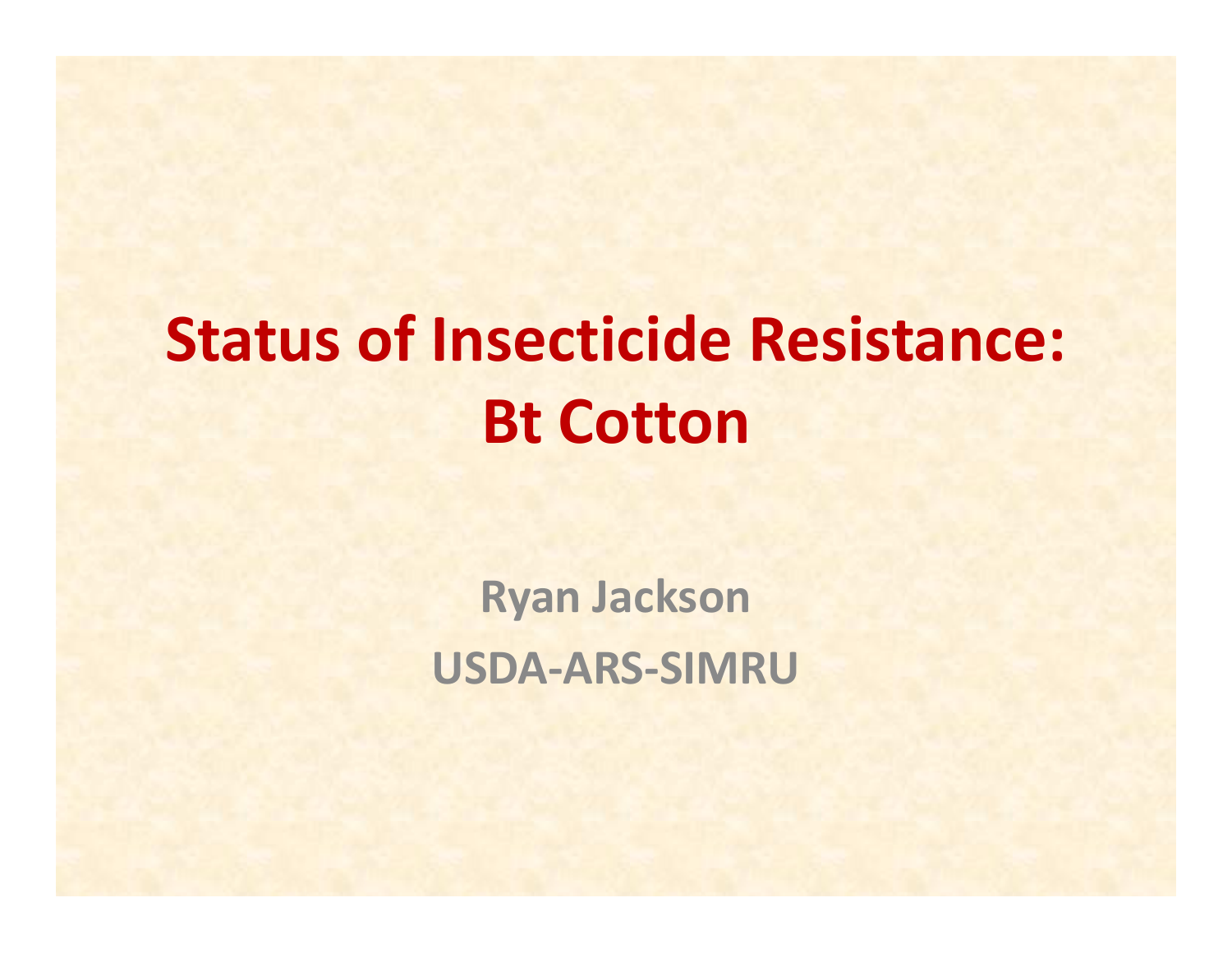# Bollworm

MS averaged 1.7 insecticide applications/acre of Bt cotton for bollworm control

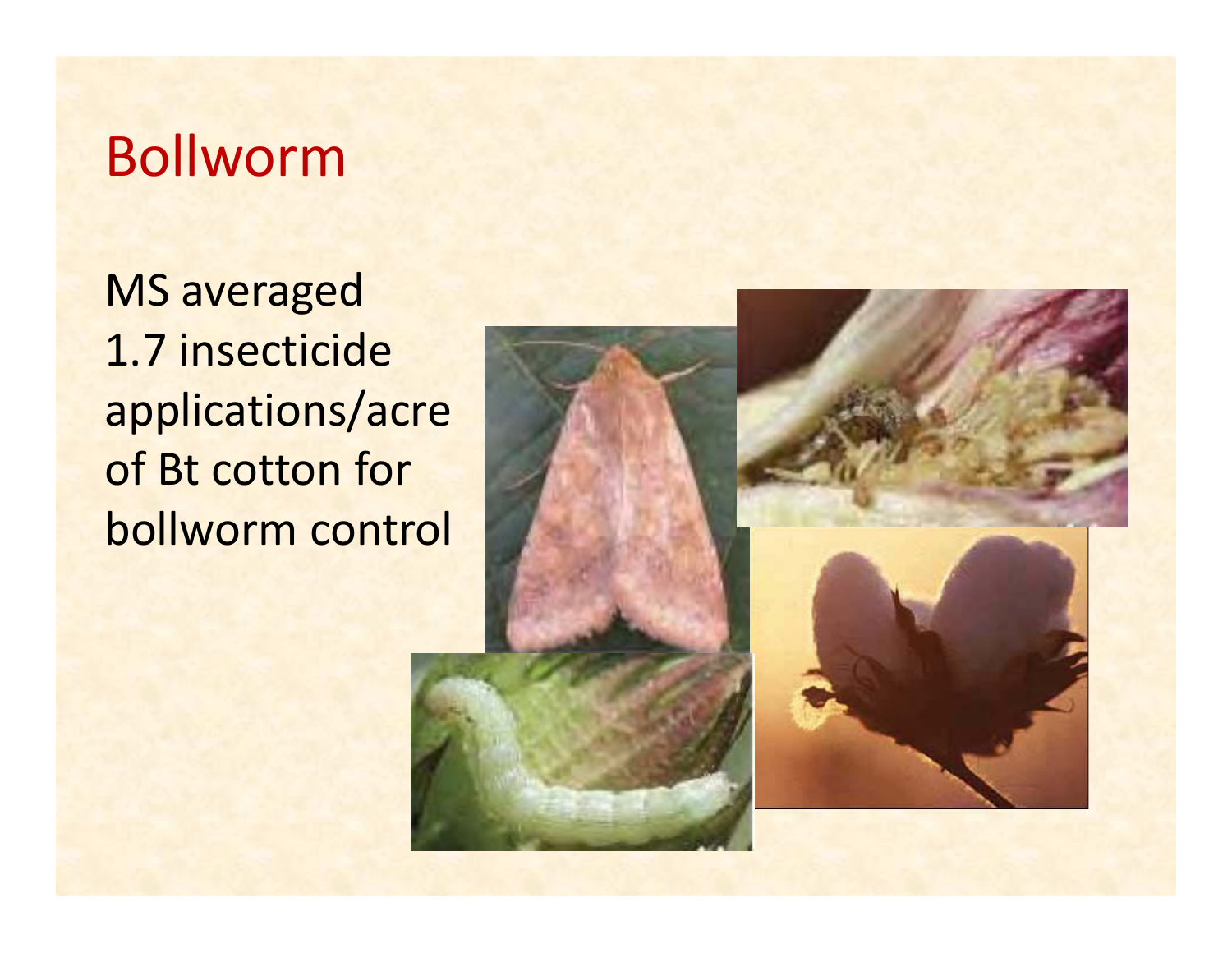# **Bollworm Damage to Bollgard II Cotton**

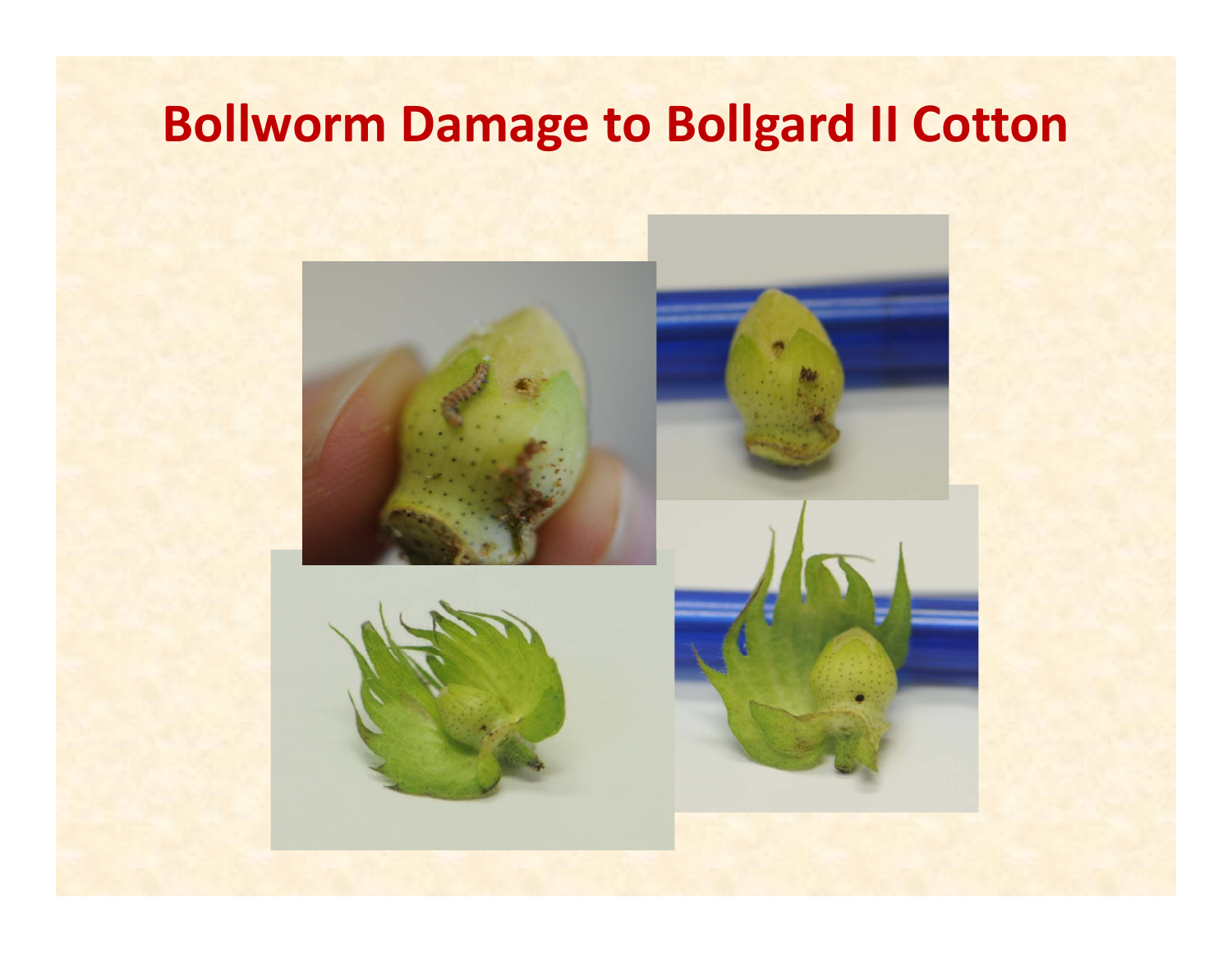### **Bollworms on Bollgard II Cotton**

**Coragen** 

**OUTC** 

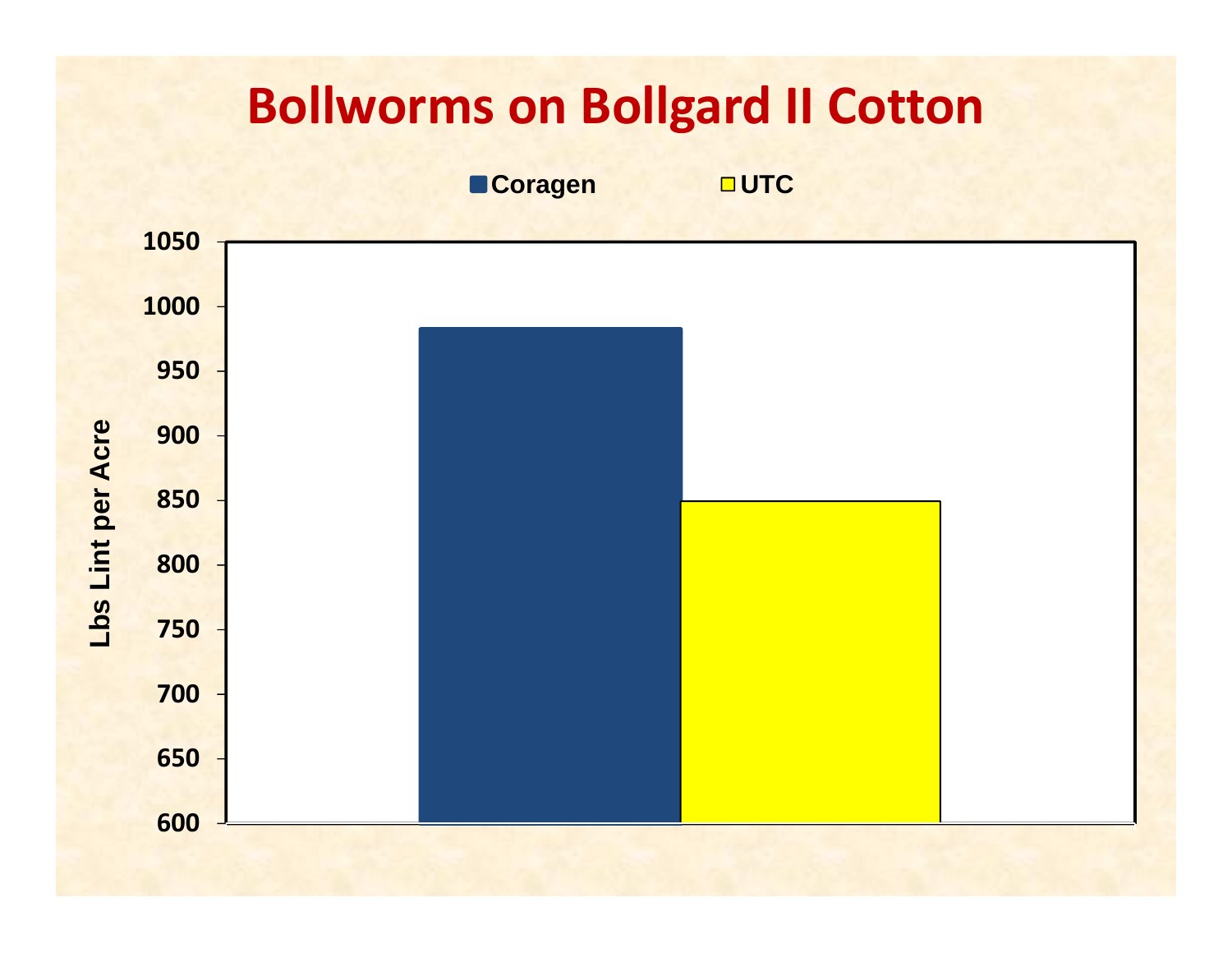### **Mortality of Bollworms on Bt Technologies**

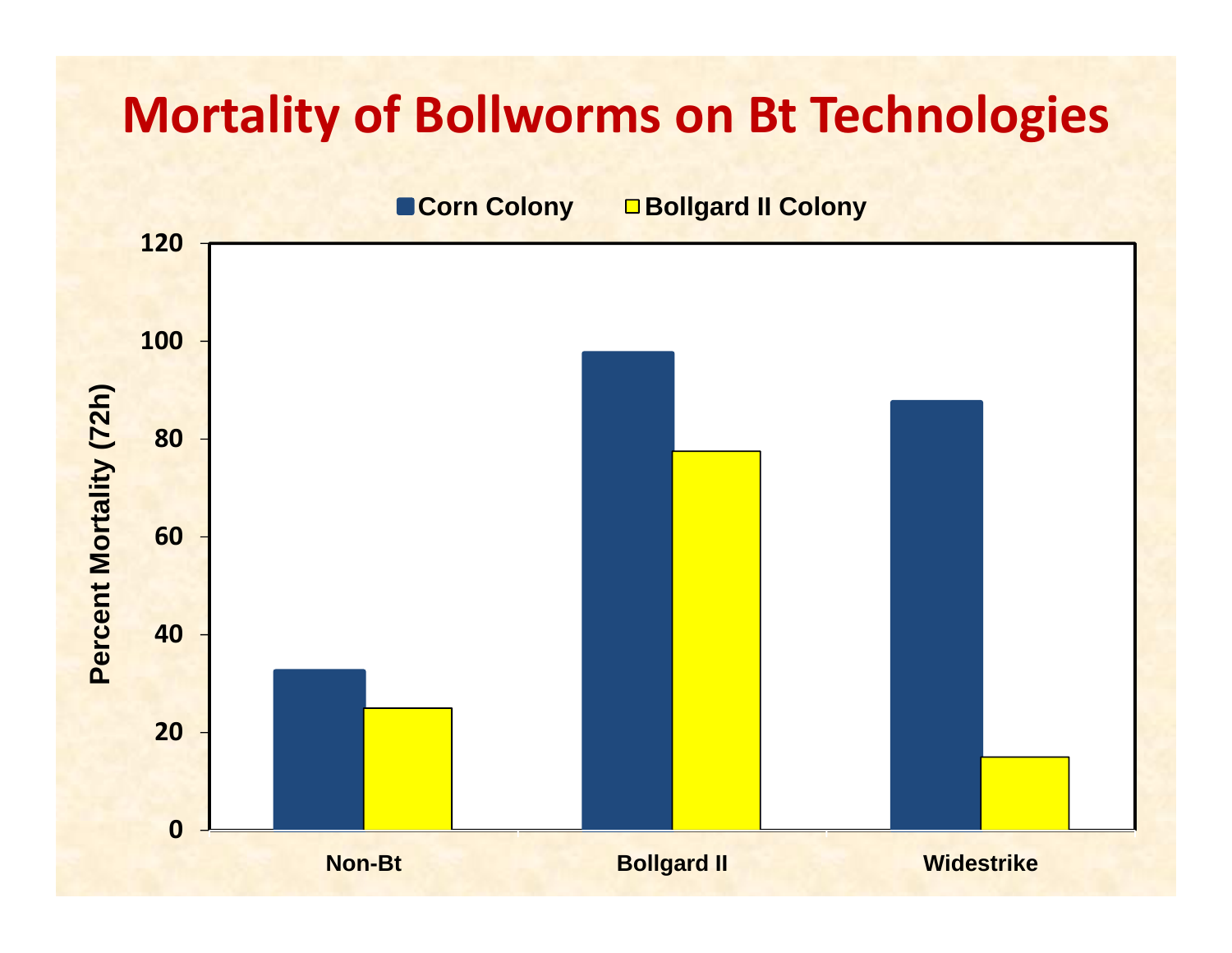# **Resistance Ratios of Various BollwormPopulations to Bt Proteins**

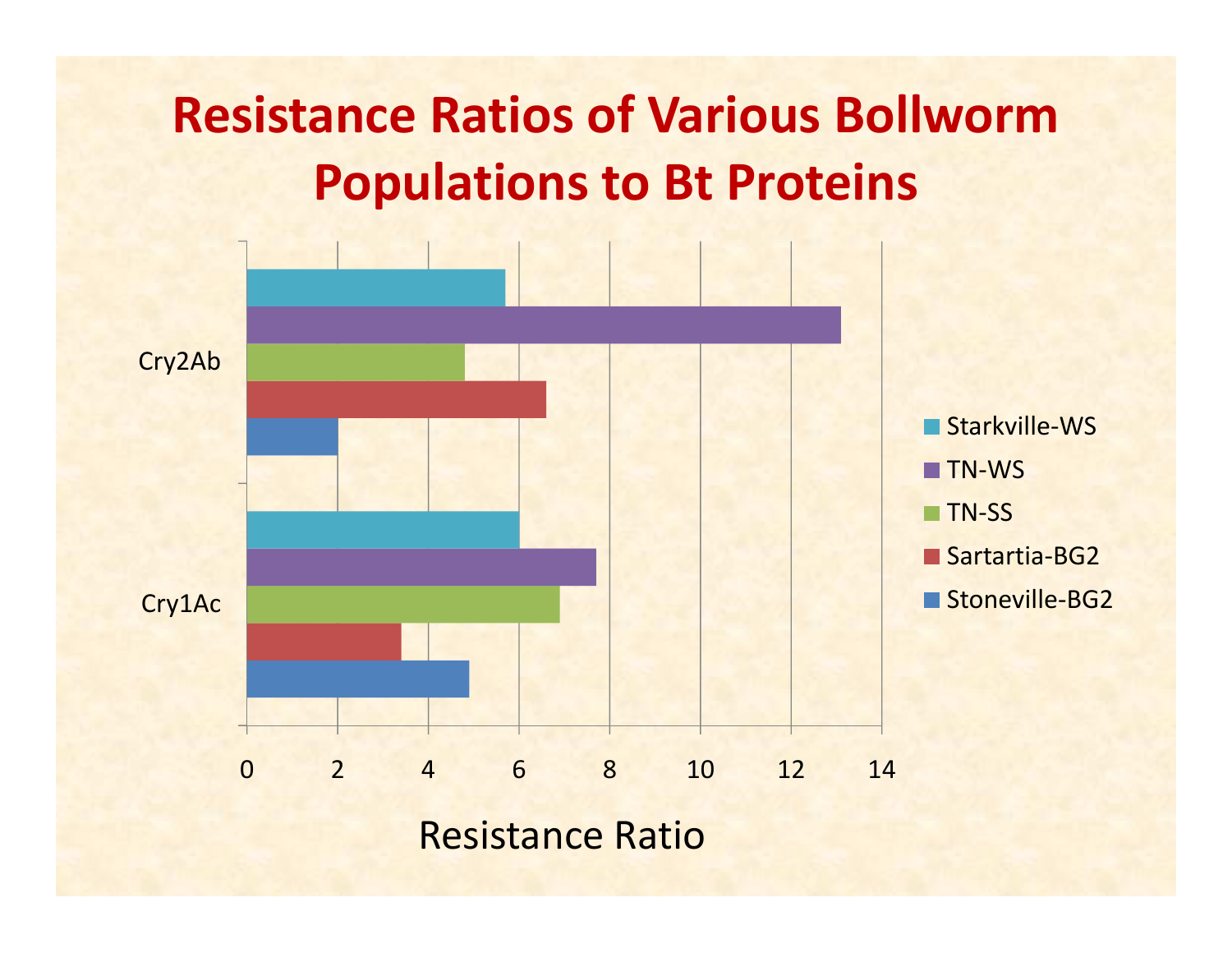#### LC50 Ratios (LC50 field colony/LC50 laboratory susceptible) Diet Incorporation Assays for Cry1Ac Susceptibility Helicoverpa zea - 1988-2008



**Monsanto Miss. State** 

**University of Arkansas**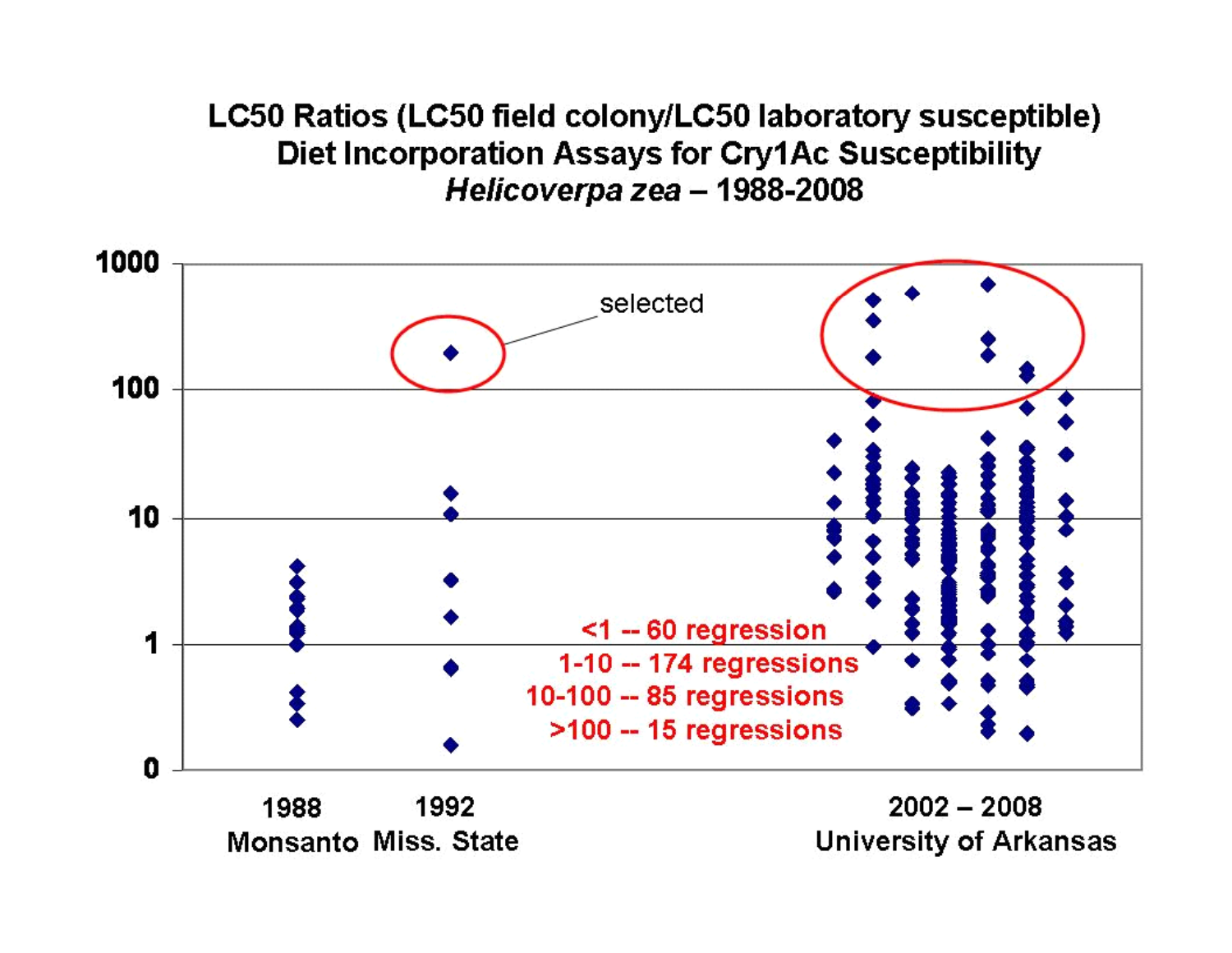### **LC<sub>50</sub> estimates, percent mortality, and percent mortality + stunting (100µg/ml) for bollworm colonies exposed to Cry1Ac in diet incorporation assays.**

| <b>Location</b>   | <b>Crop</b>       | $LC_{50}$ | 95% CL       | %M   | %ML1 |
|-------------------|-------------------|-----------|--------------|------|------|
|                   |                   |           |              |      |      |
| <b>LAB</b>        | $=$               | 11.7      | $9.9 - 17.1$ | 66.2 | 100  |
|                   |                   |           |              |      |      |
| <b>Stoneville</b> | <b>Bollgard 2</b> | 81.7      | 62.3-108.6   | 40.6 | 75   |
|                   |                   |           |              |      |      |
| <b>Satartia</b>   | <b>Bollgard 2</b> | 91        | 78.0-107.3   | 9.4  | 59.4 |
|                   |                   |           |              |      |      |
| <b>Tennessee</b>  | <b>Smartstax</b>  | 58.4      | 31.7-105.4   | 19.4 | 80.6 |
|                   |                   |           |              |      |      |
| <b>Starkville</b> | <b>Widestrike</b> | 71.2      | 53.2-97.5    | 10.3 | 86.2 |
|                   |                   |           |              |      |      |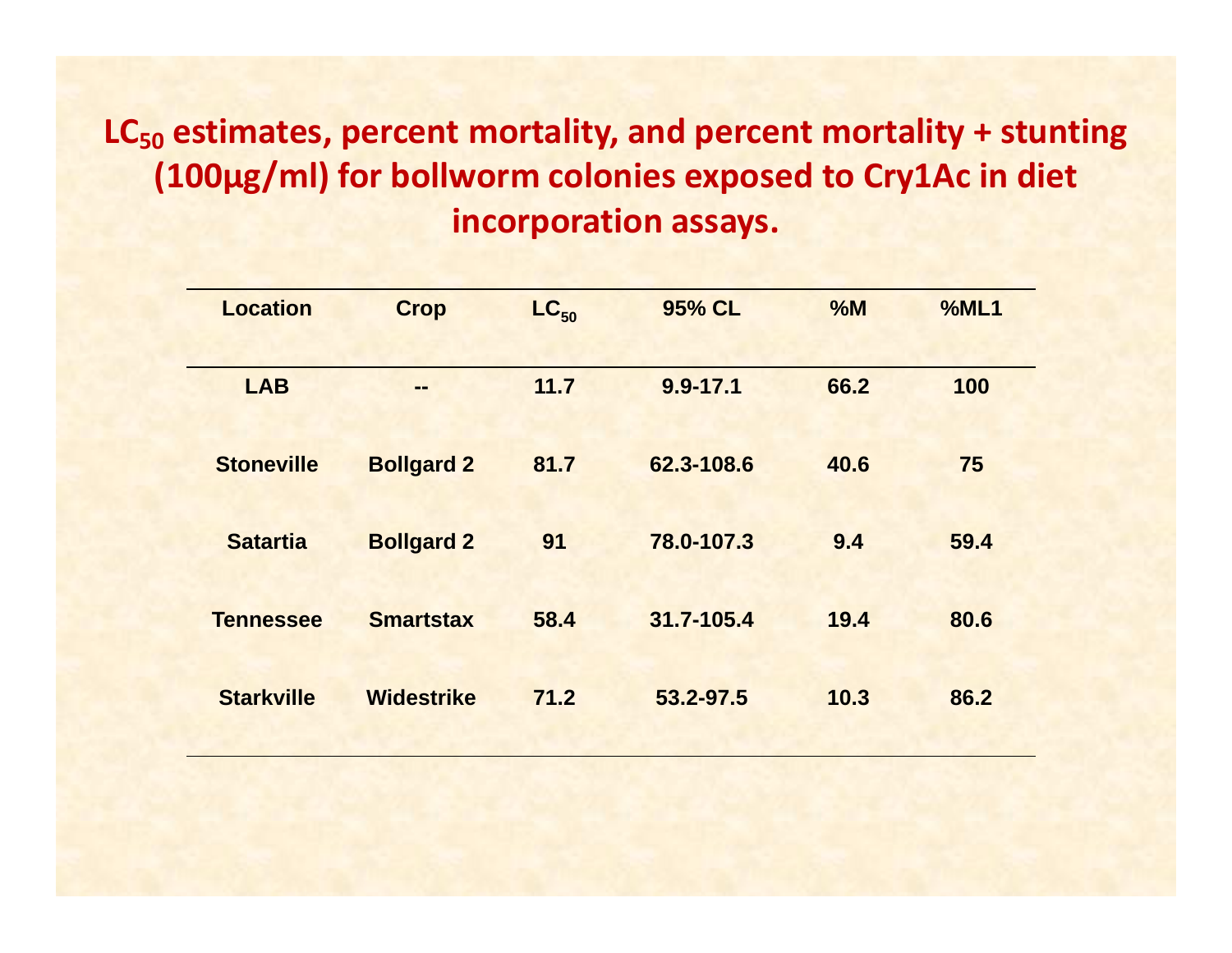### **LC<sub>50</sub> estimates, percent mortality, and percent mortality + stunting** (150µg/ml) for bollworm colonies exposed to Cry2Ab2 in diet **incorporation assays.**

| <b>Location</b>   | <b>Crop</b>       | $LC_{50}$ | 95% CL       | %M   | %ML1 |
|-------------------|-------------------|-----------|--------------|------|------|
|                   |                   |           |              |      |      |
| <b>LAB</b>        | --                | 48.4      | 41.6-60.3    | 94.1 | 100  |
|                   |                   |           |              |      |      |
| <b>Stoneville</b> | <b>Bollgard 2</b> | 219.2     | 142.6-1053.9 | 3.2  | 12.9 |
|                   |                   |           |              |      |      |
| <b>Satartia</b>   | <b>Bollgard 2</b> | 592.9     | --           | 6.9  | 6.9  |
|                   |                   |           |              |      |      |
| <b>Tennessee</b>  | <b>Smartstax</b>  | 91.2      | 54.9-205.6   | 39.1 | 69.6 |
|                   |                   |           |              |      |      |